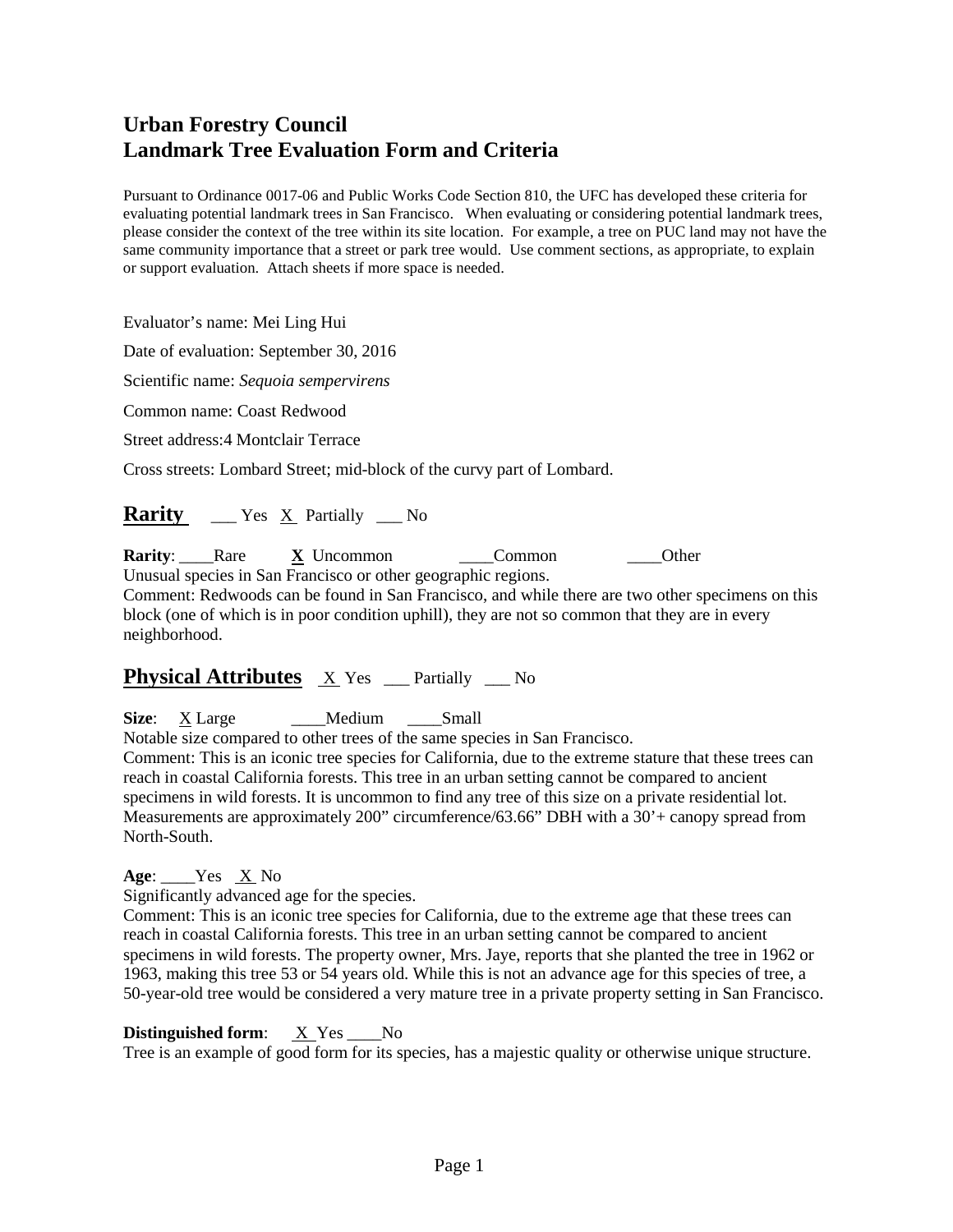Describe: The tree appears to have been pruned to thin the branches, which are well spaced, and was also potentially pruned to narrow the canopy. The tree does, however, retain a natural shape and form and is quite lovely.

Tree condition: X Good Poor Hazard Consider overall tree health and structure, and whether or not tree poses a hazard Describe: The arborist report provided by the property owner finds the tree is in very good condition. The tree appears to be healthy. The property owner reported that she has been providing supplemental

water to the tree during the drought, which may be contributed to the tree's good condition.

## **Historical** \_\_\_ Yes \_**X\_** Partially **\_\_** No

**Historical Association:** \_\_\_\_\_ Yes \_\_\_\_\_ None apparent

Related to a historic or cultural building, site, street, person, event, etc. Describe nature of appreciation: I search the Main Library Historic photo database and found one picture that may include the tree, but

## **Profiled in a publication or other media**: **\_?\_**Yes \_\_\_\_Unknown

Tree has received coverage in print, internet, video media, etc. **Attach documentation** if appropriate. Describe coverage: I found a reference to garden spaces that remained from initial settlement and area development in the early 1900s on Russian Hill Neighborhood Association's website here: [http://rhnsf.org/history/walks/russian-hill-ii-the-north-slope/.](http://rhnsf.org/history/walks/russian-hill-ii-the-north-slope/) This reference indicates that the garden spaces mid-block from Montclair to Leavenworth – where the tree is located – have possible historical significance related to Carl Henry and the Hearst family who lived on the block and installed the gardens. The property owner, Mrs. Jaye, has restored the garden courtyard on her property to include the rose variety that was first planted there in the early 1900s. Additionally, the provided link notes that in the 1960s a resident on Montclair Terrace led an effort to purchase a lot on the block to convert to a park; I was informed that this resident was the property owner Mrs. Jaye.

**Environmental X** Yes \_\_\_ Partially \_\_\_ No

## **Prominent landscape feature:** <u>X</u> Yes \_\_\_No

A striking and outstanding natural feature.

Describe, attach photo if possible: Trees of this maturity and stature are uncommon in private residential settings in San Francisco. This tree makes significant contributions to the area's celebrated garden aesthetic.

**Low tree density:** \_\_\_\_\_\_Low \_\_\_\_\_Moderate X High Tree exists in a neighborhood with very few trees.

**Interdependent group of trees:**  $Y$ es  $X_{N}$  No

This tree in an integral member of a group of trees and removing it may have an adverse impact on adjacent trees.

**Visible or Accessible from public right-of-way:** X Yes No High visibility and/or accessibility from public property.

Describe: The tree can be seen from Lombard and the Montclair terrace steps, as well as further

downhill on Lombard. It is visible in many of the photos I found online regarding Lombard street.

2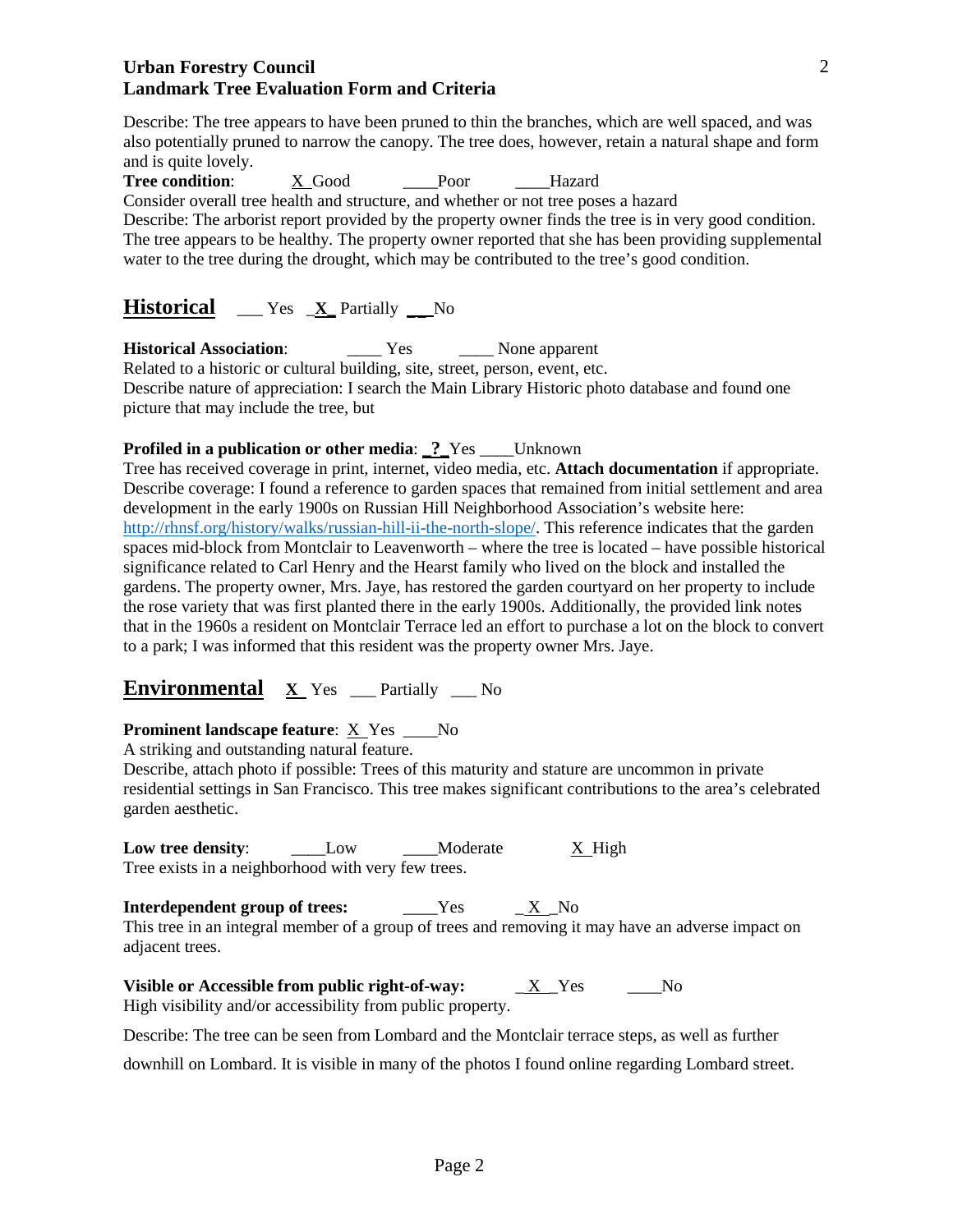## **High traffic area:** \_\_\_\_Yes X No

Tree is located in an area that has a high volume of vehicle, pedestrian or bike traffic and has a potential traffic calming effect.

Describe: As a major tourist destination, the street has an incredibly high volume of vehicular, pedestrians, and small motorized vehicle (such as Segway tour) traffic. Traffic must move slowly due to the repeated street switch backs, and the tree itself is located on a small, dead-end street off Lombard.

#### **Important wildlife habitat**: \_ X\_\_Yes \_ \_No

Species has a known relationship with a particular local wildlife species or it provides food, shelter, or nesting to specific known wildlife individuals.

Describe: Though we have not obtained photographic evidence, I think it's likely that this tree serves as wildlife habitat. The property owner, Mrs. Jaye, reported that many birds nest in this tree. During my site visit I observed parrots flying near the tree, but could not discern if the parrots were nesting in the tree or just flying by.

#### **Erosion control:**  $Y$ es  $X$  No

Tree prevents soil erosion.

Describe: The tree is located on a steep hill, and the ground level for the tree is below the grade of the sidewalk that's immediately adjacent to the west of the tree. There is also a retaining wall that appears to be securing the hillside, so I don't think the tree prevents soil erosion.

## **Wind or sound barrier:**  $\underline{X}$  Yes \_\_\_No

Tree reduces wind speed or mitigates undesirable noise.

Describe: It was notably quieter and less windy within in garden area beneath the tree than on street level next to the tree. There is an incredibly high volume of people on the street, with associated noise of vacationers enjoying the location. In the garden beneath the tree, I could not hear noise from Lombard.

**Cultural** \_\_\_ Yes \_ **X** \_ Partially \_\_\_ No

**Neighborhood appreciation**: \_ X \_ Yes \_\_\_\_None apparent

Multiple indicators such as letters of support, petition, outdoor gatherings, celebrations adjacent or related to tree, etc. Attach documentation:

Describe: We have been informed by the property owner that multiple neighbors are planning to attend the hearings in support of the tree. Two letters of support have been submitted and I've received one call in support of the nomination and one call opposing the nomination.

**Cultural appreciation:** \_\_\_\_\_\_\_Yes \_\_\_\_<u>X</u>\_None apparent

Particular value to certain cultural or ethnic groups in the city. Describe nature of appreciation: Though the tree was blessed by a Native American Elder, I was not able to find details on this ceremony. The property owner also noted that a "sister tree" was planted in Japan, though I was not able to secure details on that before the Landmark Committee hearing either.

**Planting contributes to neighborhood character:**  $X$  Yes No Tree contributes significantly to, or represents, neighborhood aesthetic. Describe contribution:

**Profiled in a publication or other media**: **\_?\_**Yes \_\_\_\_Unknown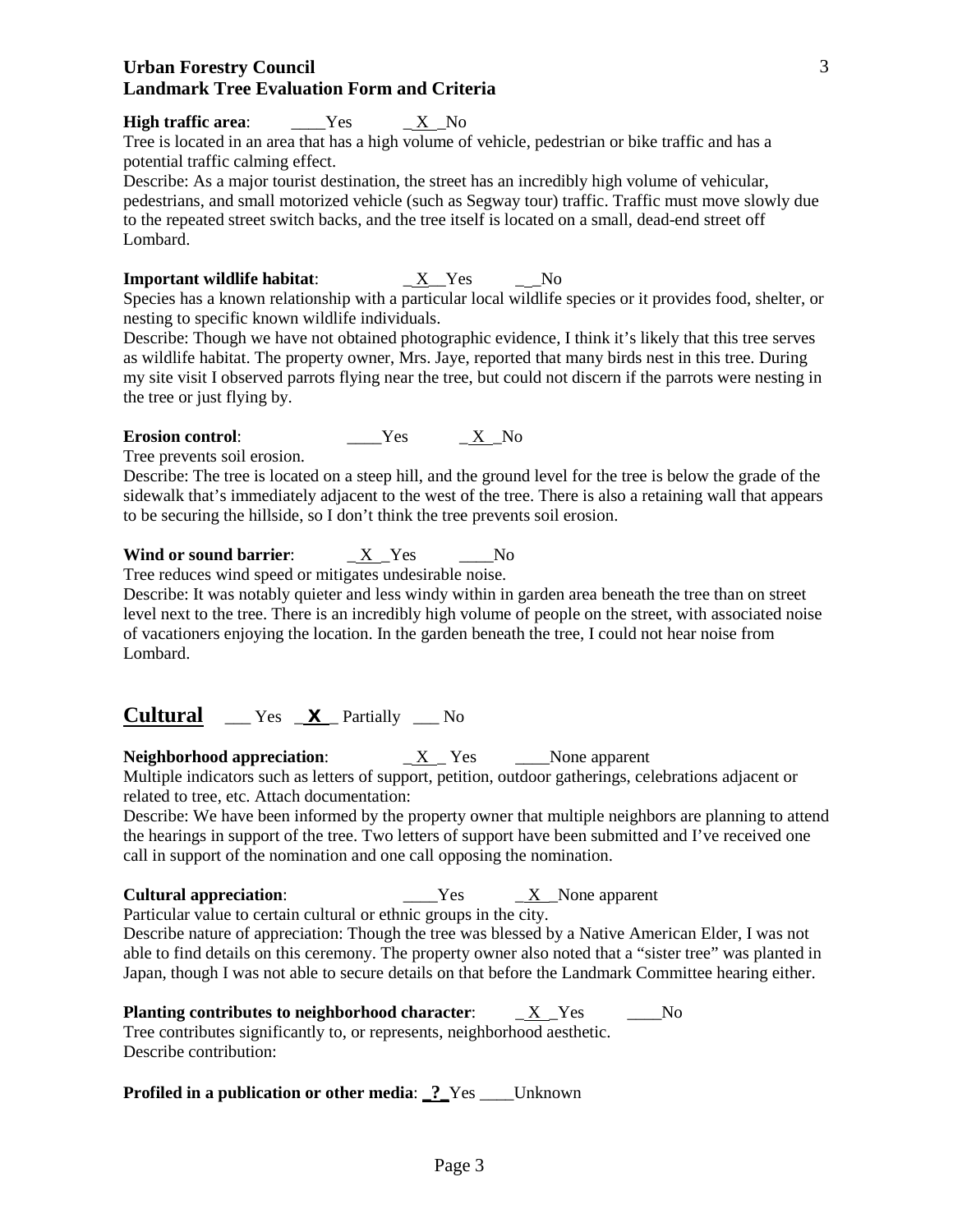Tree has received coverage in print, internet, video media, etc. **Attach documentation** if appropriate. Describe coverage: I found a reference to garden spaces that remained from initial settlement and area development in the early 1900s on Russian Hill Neighborhood Association's website here: [http://rhnsf.org/history/walks/russian-hill-ii-the-north-slope/.](http://rhnsf.org/history/walks/russian-hill-ii-the-north-slope/) This reference indicates that the garden spaces mid-block from Montclair to Leavenworth – where the tree is located – have possible historical significance related to Carl Henry and the Hearst family who lived on the block and installed the gardens. The property owner, Mrs. Jaye, has restored the garden courtyard on her property to include the rose variety that was first planted there in the early 1900s. Additionally, the provided link notes that in the 1960s a resident on Montclair Terrace led an effort to purchase a lot on the block to convert to a park; I was informed that this resident was the property owner Mrs. Jaye.

## **Prominent landscape feature:**  $\mathbf{X}$  **Yes \_\_\_\_No**

A striking and outstanding natural feature.

Describe, attach photo if possible: The tree is quite large, well formed, appears to be in good condition and adds significantly to the area's garden aesthetic, which is a major contributor to the street's status as one of San Francisco's favorite tourist destinations.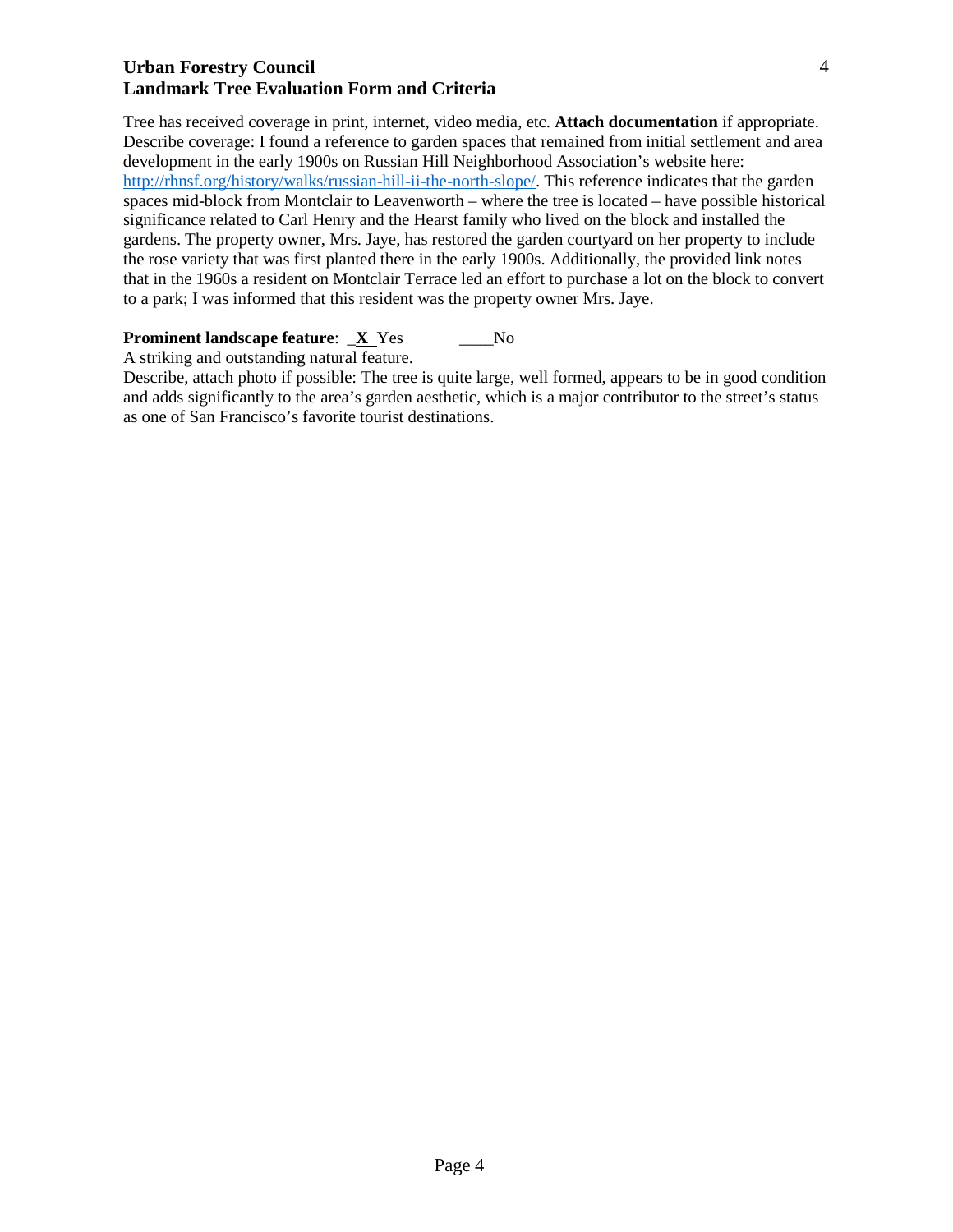

1972 photo retrieved from SF Library Historic Photo Database on 10/4/16, which possible includes the tree (circled in red). Photo description: View of crooked section of Lombard Street from Telegraph Hill Photo taken: 1972 Feb. 23. Photo ID Number: AAB-4488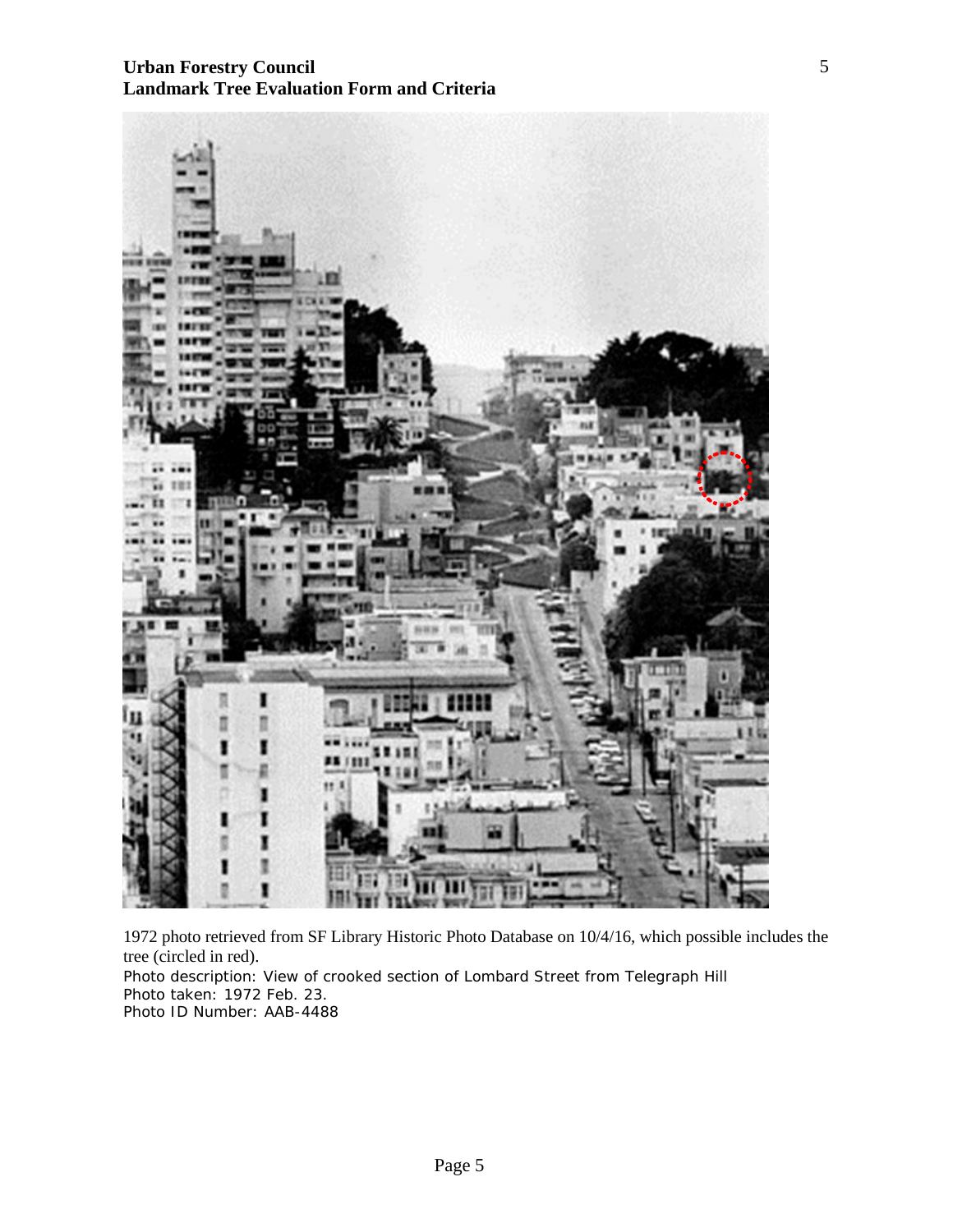

Historic postcard that includes the tree, circled in red. The postmark notes that this card was mailed in 1976. Retrieved on 10/5/16 from [http://picclick.co.uk/Cal-San-Francisco-Lombard-](http://picclick.co.uk/Cal-San-Francisco-Lombard-Street-The-Crookedest-Street-182302330339.html)[Street-The-Crookedest-Street-182302330339.html](http://picclick.co.uk/Cal-San-Francisco-Lombard-Street-The-Crookedest-Street-182302330339.html)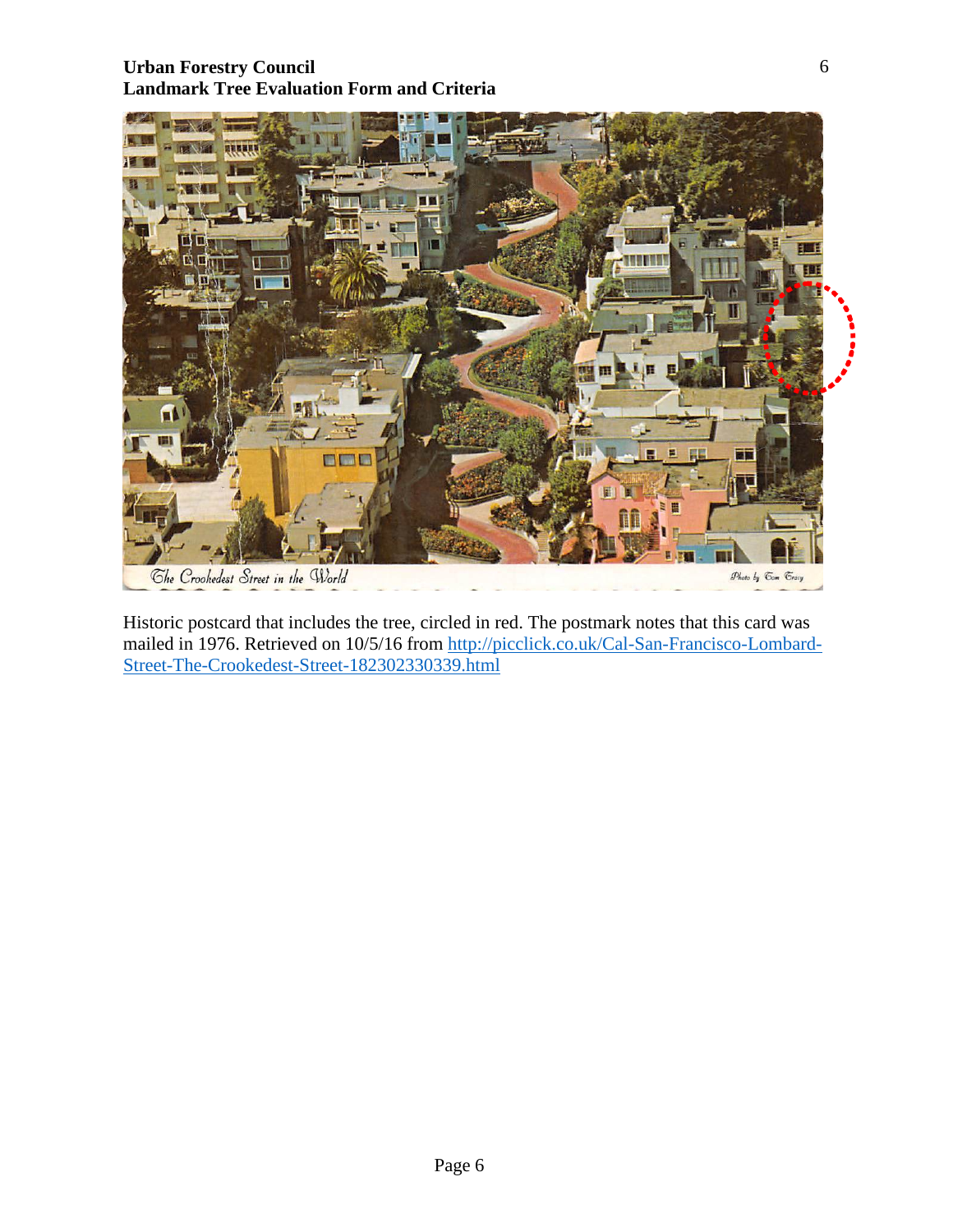

Historic postcard that includes the tree, circled in red. The postmark notes that this card was mailed in 1983. Retrieved on 10/5/16 from [http://picclick.co.uk/California-Lombard-Street-](http://picclick.co.uk/California-Lombard-Street-The-Crookedest-Street-San-Francisco-182302330188.html)[The-Crookedest-Street-San-Francisco-182302330188.html](http://picclick.co.uk/California-Lombard-Street-The-Crookedest-Street-San-Francisco-182302330188.html)

#### **Additional comments**

Short list of some information and travel articles that include pictures where the tree is visible: [https://www.oyster.com/articles/54663-10-outdoor-attractions-you-cant-miss-in-san](https://www.oyster.com/articles/54663-10-outdoor-attractions-you-cant-miss-in-san-francisco/)[francisco/](https://www.oyster.com/articles/54663-10-outdoor-attractions-you-cant-miss-in-san-francisco/)

[http://travel-tips.s3-website-eu-west-1.amazonaws.com/holiday-travel-tips-hotel-car-hire-](http://travel-tips.s3-website-eu-west-1.amazonaws.com/holiday-travel-tips-hotel-car-hire-USA-California-San-Francisco-p4.htm)[USA-California-San-Francisco-p4.htm](http://travel-tips.s3-website-eu-west-1.amazonaws.com/holiday-travel-tips-hotel-car-hire-USA-California-San-Francisco-p4.htm)

[https://www.tripadvisor.com/Attraction\\_Review-g60713-d106232-Reviews-Lombard\\_Street-](https://www.tripadvisor.com/Attraction_Review-g60713-d106232-Reviews-Lombard_Street-San_Francisco_California.html)[San\\_Francisco\\_California.html](https://www.tripadvisor.com/Attraction_Review-g60713-d106232-Reviews-Lombard_Street-San_Francisco_California.html)

[https://en.wikipedia.org/wiki/Russian\\_Hill,\\_San\\_Francisco#/media/File:Russian\\_Hill.jpg](https://en.wikipedia.org/wiki/Russian_Hill,_San_Francisco#/media/File:Russian_Hill.jpg)

[https://authenticwinecountry.wordpress.com/2013/01/02/san-franciscos-lombard-street-the](https://authenticwinecountry.wordpress.com/2013/01/02/san-franciscos-lombard-street-the-crookedest-street-in-the-world/)[crookedest-street-in-the-world/](https://authenticwinecountry.wordpress.com/2013/01/02/san-franciscos-lombard-street-the-crookedest-street-in-the-world/)

<http://www.onlyinyourstate.com/northern-california/san-francisco/enchanted-san-francisco/>